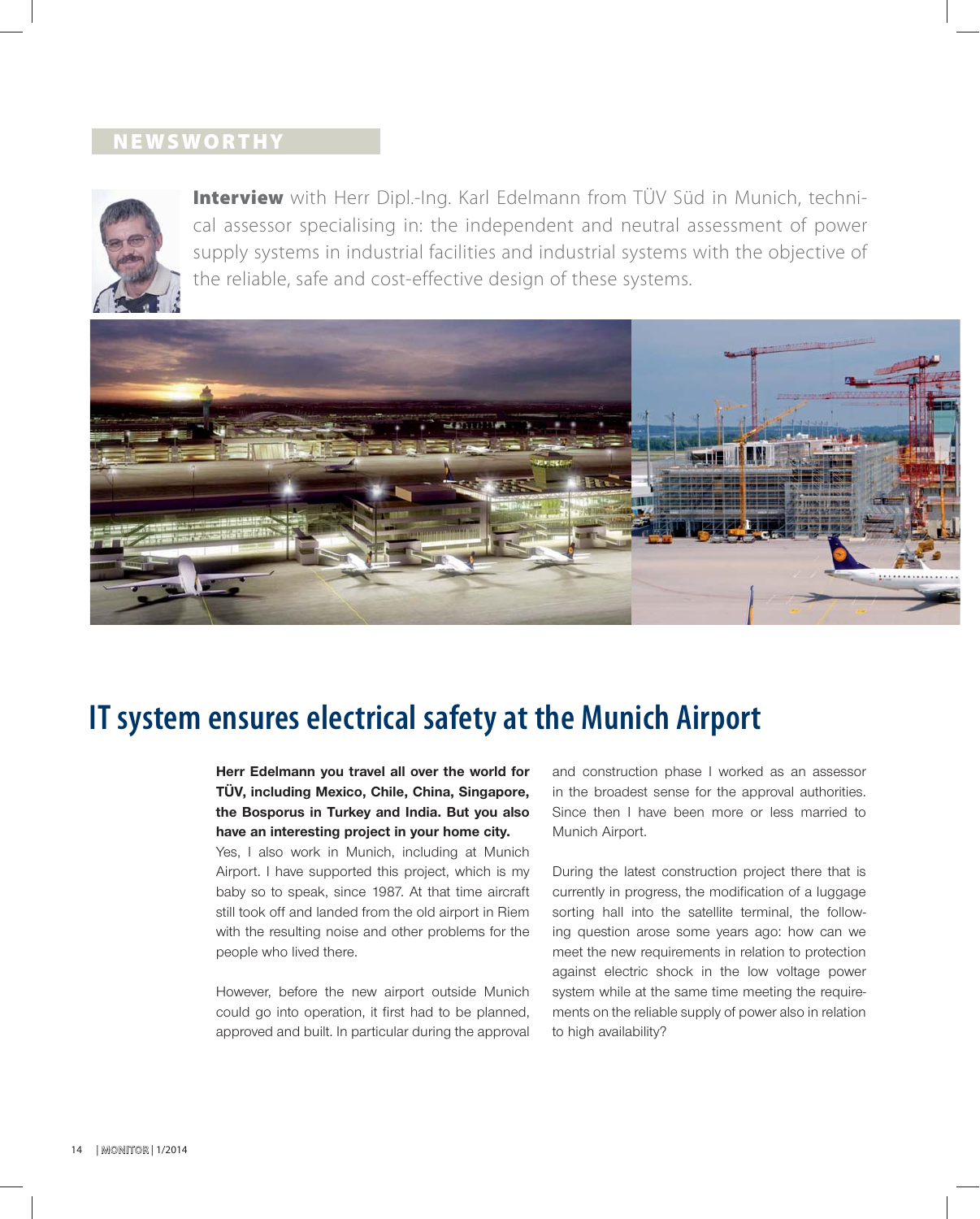## **The issue in the new satellite terminal is therefore the reliable supply of electrical power and high availability. How were we able to solve this issue?!**

Well, this question is easy and difficult to answer at



the same time. The starting point for the entire discussion was the entry into force in Germany of a standard that describes the protection against electric shock in low voltage systems. I am talking about DIN VDE 0100-410 (VDE 0100-410):2007-06.

Among other aspects in this standard a requirement on the additional protection of certain electrical circuits, including those for wall outlets up to 20 A, is for-t mulated that prescribes the mandatory usage of residual current devices.

Exceptions to this requirement are possible that, however, are not formulated very precisely and are therefore the source of discussion. The majority of operating organisations, like Munich Airport,

therefore install residual current devices with a rated residual current of 30 mA.

For the "Satellite terminal" project the operating organisation and the planner expressed concerns that there is a certain risk due to the high sensitivity of the residual current devices. It must not be forgotten that a large number of electronic devices are operated in the electrical circuits these days; these devices contain a large number of capacitive loads that can cause the residual current circuit breakers to trip. If this were to happen in the satellite terminal and as a result the power supply to the check-in desks were to be interrupted, it would result in a state of chaos.

After an extended discussion with the operating organisation, it was decided: why not make use of the exception formulated in the standard for compliance with the protective measures not just by means of direct shutdown using a residual current device, but also by means of an unearthed power supply (IT system) with insulation monitoring and signalling.

Here it is to be ensured that the permissible continuous touch voltage of 50 V is not exceeded due to the leakage currents that occur on an initial short-circuit to an exposed-conductive part. However, as a rule this aspect is always to be met in a building installation.



Once these concerns had been dispelled, a few calculations were made. What is the way forward then? A transformer with a power of 20-25 kVA would perhaps be very practical, especially as it would have the advantage that if such a system transformer were to have a malfunction the whole building would not be affected, but only a specific well-defined area. The behaviour of an IT system in earth fault conditions was also defined and taken into account during these studies. In the event of an earth fault in an IT system the fault-free conductors can be at the line-to-line voltage in relation to earth. This situation would in turn also have disastrous consequences for the supply to the check-in desks. As due to the first earth fault a complete three-phase system, that is the equipment connected to it, would be destroyed by overvoltage. 400 V to earth could occur in the extreme case. The EMC interference suppressors are generally not designed for this high voltage. This problem was solved by the specification of a line-toline voltage of 230 V. In the event of an earth fault a maximum of 230 V then occurs and all AC equipment must be insulated for 250 V to earth.